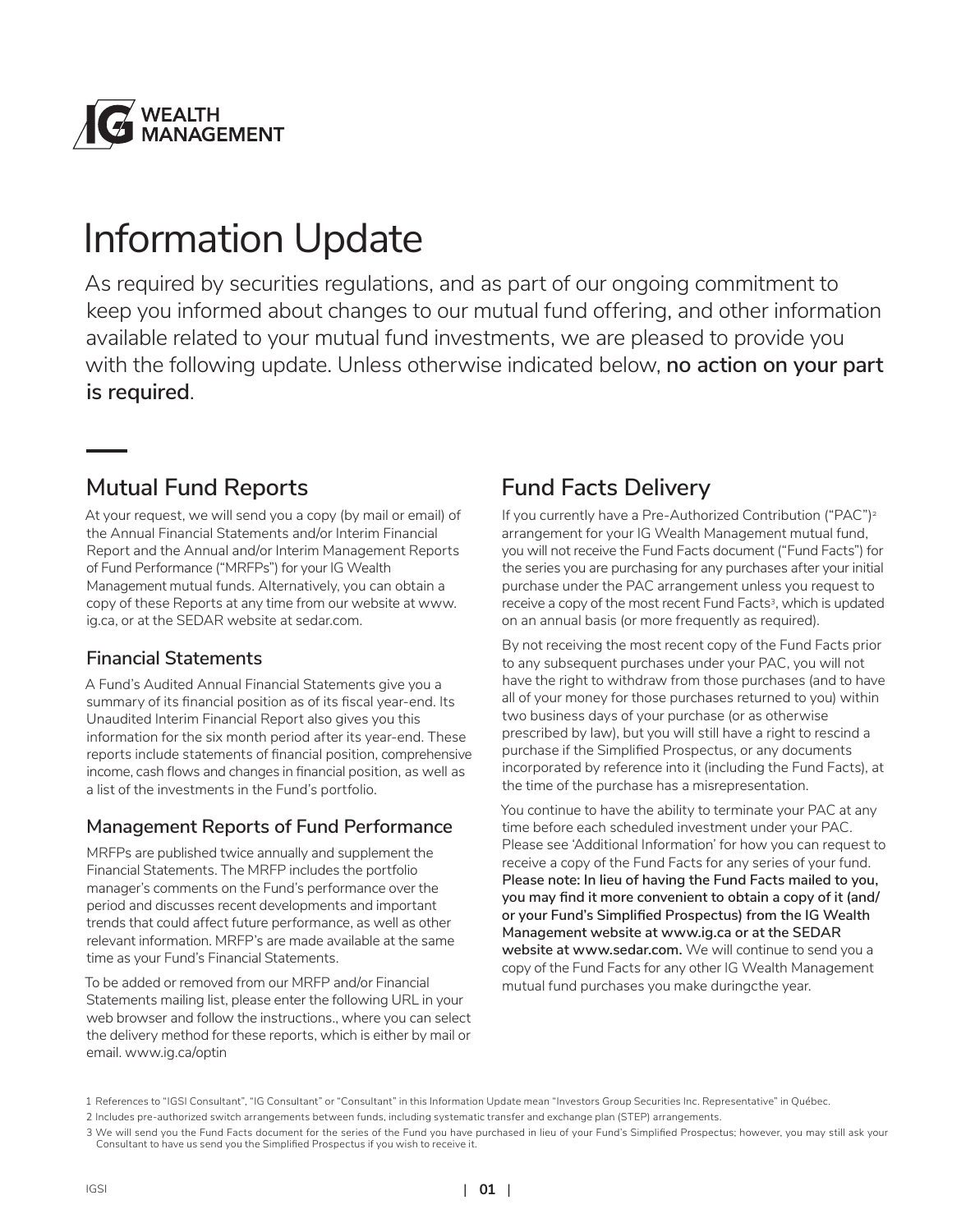### **Redemptions**

You may redeem all or part of your investment in any IG Wealth Management mutual fund by completing a redemption request, writing a letter to the Distributor (at the address listed below), or at the election of the Distributor, by other means including telephone, if appropriate arrangements are in place. Securities of your Fund may be redeemed at their net asset value calculated on the valuation day that a redemption request is received at one of our regional offices, or by our Investors Group Securities Inc. Trade Centre, or by an Investors Group Securities Inc. Consultant, provided that the redemption request is received prior to 3:00 p.m. (Central time) on any business day4. Redemption requests received after 3:00 p.m. (Central time) on a business day, or on a non-business day, will be executed at the net asset value per unit/share calculated on the following business day4. When submitting a redemption request in writing, any outstanding Unit or Share Certificates should be attached where applicable. If the Unit or Share Certificate is not attached, a redemption request will not be processed unless and until you provide us with the Unit or Share Certificate, a satisfactory indemnity or missing security fixed penalty bond. In addition, if you have granted a security interest in or pledged shares or units as collateral for a loan, we may be unable to process a redemption request with respect to those securities until we receive confirmation from your lender, which you must obtain (unless your lender has made other arrangements), that the securities have been released.

Other than in the case of an automatic redemption or complete redemption of an investment in a Fund, withdrawals must not be less than \$100. A redemption order may be cancelled by a Fund if, after requesting a redemption, you fail to comply with all requirements necessary to complete the redemption. Your Fund would then repurchase the same number of shares or units that were redeemed, and you will be responsible for payment of the amount that the repurchase price exceeds the redemption price.

Please consult your Fund's Simplified Prospectus for more details.

### **Additional Information**

A copy of a Fund's current Simplified Prospectus, Fund Facts and Annual Information Form will be provided, without charge by writing to IG Wealth Management at 447 Portage Avenue, Winnipeg, Manitoba, R3B 3H5 or, in Quebec, 2001, boulevard Robert-Bourassa, Bureau 2000, Montreal, Quebec, H3A 2A6, or by calling toll-free 1-800-216-7244 (in Quebec 1-800-204-6396) or by sending a message by facsimile to 1-866-202-1923 or by sending us an email to our general inquiry address at http://www.investorsgroup.com/en/ contact-us/Contact-us.

Telephone calls with the IGSI trade desk may be recorded by electronic or other means for the purposes of confirming your instructions in respect to trades and for IGSI's compliance purposes. Other telephone calls with IGSI client service representatives may be recorded for quality assurance purposes.

#### **Do you wish to have your name added to or removed from our mailing lists?**

If you wish to be added to or removed from our mailing lists to receive any Reports (Annual and Interim Financial Statements, and the Annual and Interim MRFP for your IG Wealth Management mutual funds), or the Fund Facts of your Fund (if you are purchasing under a PAC), please contact your Consultant or call us directly at the number shown above. **Please note that you will still receive your account statement and investment confirmations (and other notices required by law or otherwise).**

### **Statement of Registrant Relationships**

#### **Related and Connected Issuers**

#### **A. GENERAL**

Under certain circumstances, Investors Group Securities Inc. ("IGSI") may deal with you or for you in securities transactions where the issuer of those securities or the other party to the transaction is IGSI or a party having an ownership or business relationship with IGSI.

Since these transactions may create a conflict between IGSI's interest and yours, IGSI is required by securities law to disclose to you certain relevant matters relating to the transactions. This statement contains a general description of the required disclosure.

<sup>.4</sup> For IG Mackenzie Real Property Fund, redemption requests must be received by the Fund at least 30 days prior to the valuation day on which the units will be redeemed.<br>Valuation days for Unitably the 15th of the last bus Wealth Management fund may be payable to the Fund if the transfer is made within 18 months (548 days) of the date the units were acquired.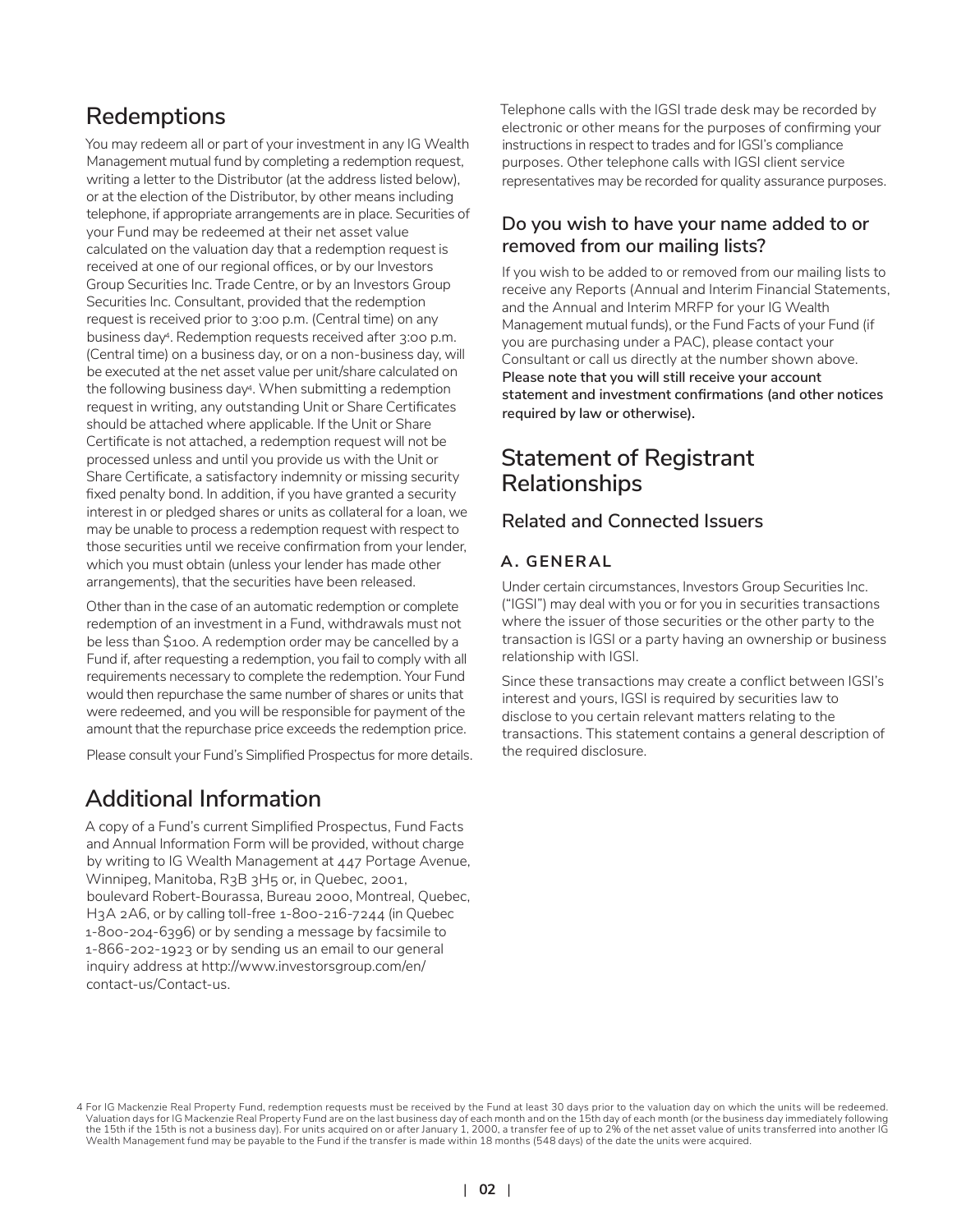#### **B. IMPORTANT CONCEPTS**

**"Connected Issuer"** – issuer or selling securityholder is a connected issuer of IGSI where the issuer or selling securityholder is distributing securities and one of them, or a related issuer of one of them, has a relationship with any of the following persons or companies that may lead a reasonable prospective purchaser of the securities to question if IGSI and the issuer are independent of each other for the distribution:

- IGSI;
- a related issuer of IGSI:
- a director, officer or partner of IGSI; or
- a director, officer or partner of a related issuer of IGSI.

#### **"Influential Securityholder"** – Generally includes

a securityholder that exercises influence over an issuer on the basis of direct or indirect ownership of securities aggregating more than 20% of the voting rights or entitlements to distributions of an issuer (or more than 10% if accompanied by the entitlement to nominate at least 20% of a board of directors).

**"Related Issuer"** – A person or company is a related issuer to IGSI if:

- the person or company is an Influential Securityholder of IGSI;
- IGSI is an Influential Securityholder of the person or company; or
- IGSI, and the person or company, are a related issuer of the same third person or company.

A list of Related Issuers and Connected Issuers of IGSI together with a concise statement of the relationship between them and IGSI is set out below.

#### **C. DISCLOSURE**

Where IGSI acts as your dealer or advises you with respect to securities issued by IGSI or by a Related Issuer or, in the course of distribution, by a Connected Issuer, IGSI must disclose the nature and extent of its relationship with the issuer of the securities or that IGSI is the issuer. IGSI will also disclose to you where IGSI knows or should know that, if as a result of IGSI acting as your dealer or advisor, securities will be purchased from or sold to IGSI, a Related Issuer or, in the course of distribution, from a Connected Issuer.

The following is a list of the time and manner in which these disclosures will be made:

- Where IGSI buys or sells securities for your account, the required disclosure will be contained in the trade confirmation and account statement which are sent to you;
- Where IGSI advises you with respect to the purchase or sale of securities, the disclosure must be made prior to the giving of the advice, either through the receipt of this disclosure or otherwise; or

• Where IGSI underwrites securities, the required disclosure will be contained in the prospectus or other document being used to qualify those securities.

IGSI may, from time to time, be deemed to be related or connected to one or more issuers for purposes of this disclosure and other rules of the securities laws. IGSI may have acted, and is prepared to continue to act, where permitted by law, as an advisor, dealer, or underwriter with respect to securities of such Related Issuers and Connected Issuers and to provide the full range of services customarily provided by IGSI in respect of securities of other issuers. IGSI shall carry out such services in the ordinary course of its business in accordance with our usual practices and procedures and in accordance with all applicable disclosure and other regulatory requirements.

#### **D. REVISION OR AMENDMENT**

Revisions or amendments to this statement will be provided to each client periodically. An up to date version of this statement is available on request from the Compliance Department as specified below.

### **Disclosure of Related Issuers and Connected Issuers**

The following is a list as of May 1, 2022 of issuers that are Related Issuers or Connected Issuers to IGSI by virtue of the ownership of equity interests, directly or indirectly, by affiliates or subsidiaries of Power Financial Corporation ("PFC").

- Mackenzie Northleaf Private Credit Fund
- Mackenzie Northleaf Private Infrastructure Fund
- Mackenzie Greenchip Global Equity Pool
- Mackenzie Global Environmental Equity Fund (Cayman) Ltd.
- Mackenzie Global Environmental Equity Master Fund (Cayman) LP
- Northleaf Capital Partners Private Funds
- Pargesa SA
- Portage Fintech Acquisition Corporation
- Investors Syndicate Limited
- Power Corporation of Canada
- Mackenzie Mutual Funds
- Groupe Bruxelles Lambert
- IG Wealth Management Mutual Funds
- Ontex NV
- Imerys S.A.
- Counsel Mutual Funds
- Canada Life Mutual Funds
- Great-West Lifeco Inc.
- Great-West Lifeco Finance (Delaware) LP
- Great-West Lifeco Finance 2018 LP
- Great-West Lifeco U.S. Finance 2020, LP
- Mackenzie Master Limited Partnership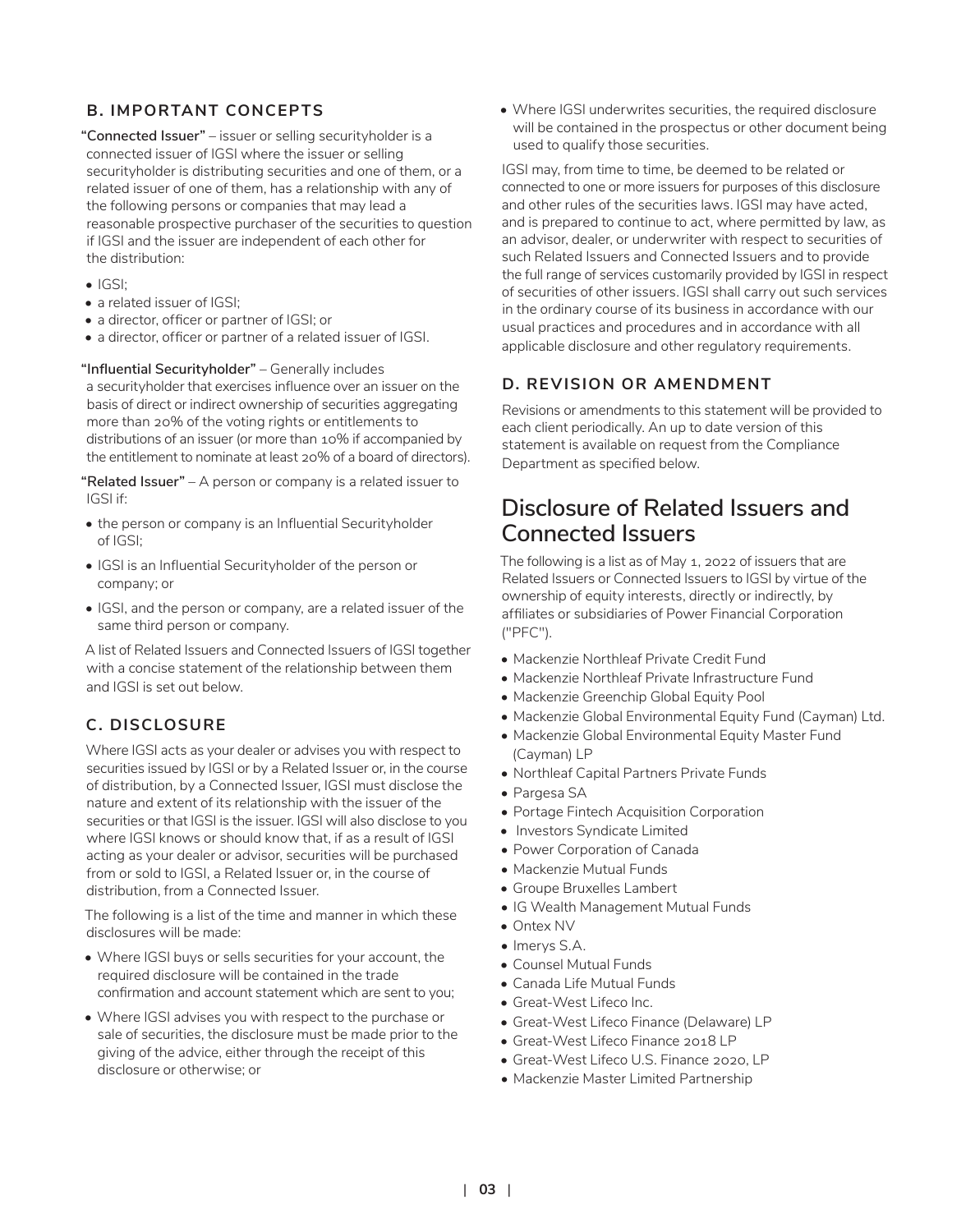- The Canada Life Assurance Company
- Canada Life Capital Trust
- IGM Financial Inc.
- Howson Tattersall Pool Funds
- Mackenzie Exchange Traded Funds
- Putnam Canadian Fixed Income Global Alpha Fund
- Mackenzie Global Large Cap Quality Growth Pooled Fund
- IPC Multi-Strategy Alternatives Pool
- 37 Capital BlueScale Fund, Ltd.
- 37 Capital Fixed Income Opportunities Fund, Ltd.
- Personal Capital Corporation
- Mackenzie Institutional Series, LP
- Mackenzie Emerging Markets Small Cap Master Fund (Cayman) LP
- Mackenzie Emerging Markets Small Cap Fund (Cayman) Ltd.
- Mackenzie Emerging Markets Long/Short Opportunities Master Fund (Cayman) LP
- Mackenzie International Quantitative Large Cap Master Fund (Cayman) LP
- Mackenzie International Quantitative Large Cap Fund (Cayman) Ltd.
- Mackenzie International Quantitative Small Cap Master Fund (Cayman) LP
- Mackenzie International Quantitative Small Cap Fund (Cayman) Ltd.
- Mackenzie Segregated Funds
- IG Risk Parity Private Pool
- SGS SA
- Umicore
- The Lion Electric Company
- Empower Finance 2020, LP

# **Disclosure of Related Registrants**

In addition, IGSI wishes to advise its clients if it has any principal shareholders, officers, partners or directors who are also principal shareholders, officers, partners or directors of another securities registrant (a "Related Registrant") and to provide details of the policies and procedures adopted to minimize the potential for conflict of interest resulting from these relationships.

As of May 1, 2022, each of the following Related Registrants is a direct or indirect subsidiary of PFC.

### **Related Registrants in Canada**

- Power Pacific Investment Management Inc.
- Canada Life Investment Management Limited
- WealthSimple Inc.
- Counsel Portfolio Services Inc.
- Investors Group Financial Services Inc.
- IPC Investment Corporation
- Quadrus Investment Services Ltd.
- IPC Securities Corporation
- Wealthsimple Digital Assets Inc.
- Mackenzie Financial Corporation
- Grayhawk Investment Strategies Inc.
- I.G. Investment Management, Ltd.
- Putnam Investments Canada ULC (operating as "Putnam Management" in Manitoba)
- PanAgora Asset Management, Inc.
- Canadian ShareOwner Investments Inc.
- Excel Private Wealth Inc.
- Canada Life Securities Ltd.
- Northleaf Capital Partners (Canada) Ltd.

In addition, Related Registrants may include other dealers and advisors which become subsidiaries of PFC.

A Related Registrant may from time to time have directors and/or officers who are also directors and/or officers of another Related Registrant.

Each of PFC and the Related Registrants is a separate legal entity that generally carries on its business independently. However, a Related Registrant may enter into arrangements with another Related Registrant respecting such matters as the provision of support services, distribution or products and services, and client referrals. Conflicts of interest resulting from the above relationships are minimized in a number of ways. Regulations, policies and procedures made by the industry regulating bodies restrict, and otherwise regulate the relationships among dealers, advisors and Related Registrants and govern their relationships with one another and clients. As well, each Related Registrant has its own conflict of interest policies. Compliance with both internal and external regulations, policies and procedures are monitored at all levels of the company under the guidance of the Corporate Compliance Department.

In addition to the foregoing, officers and employees of each Related Registrant are subject to Codes of Conduct governing their actions and internal compliance policies and procedures.

For further information concerning these matters, please contact the Compliance Department at:

**Investors Group Securities Inc.**

447 Portage Avenue Winnipeg MB R3B 3H5

Or call our toll-free client line at 1-800-216-7244 or in Québec 1-800-204-6396.